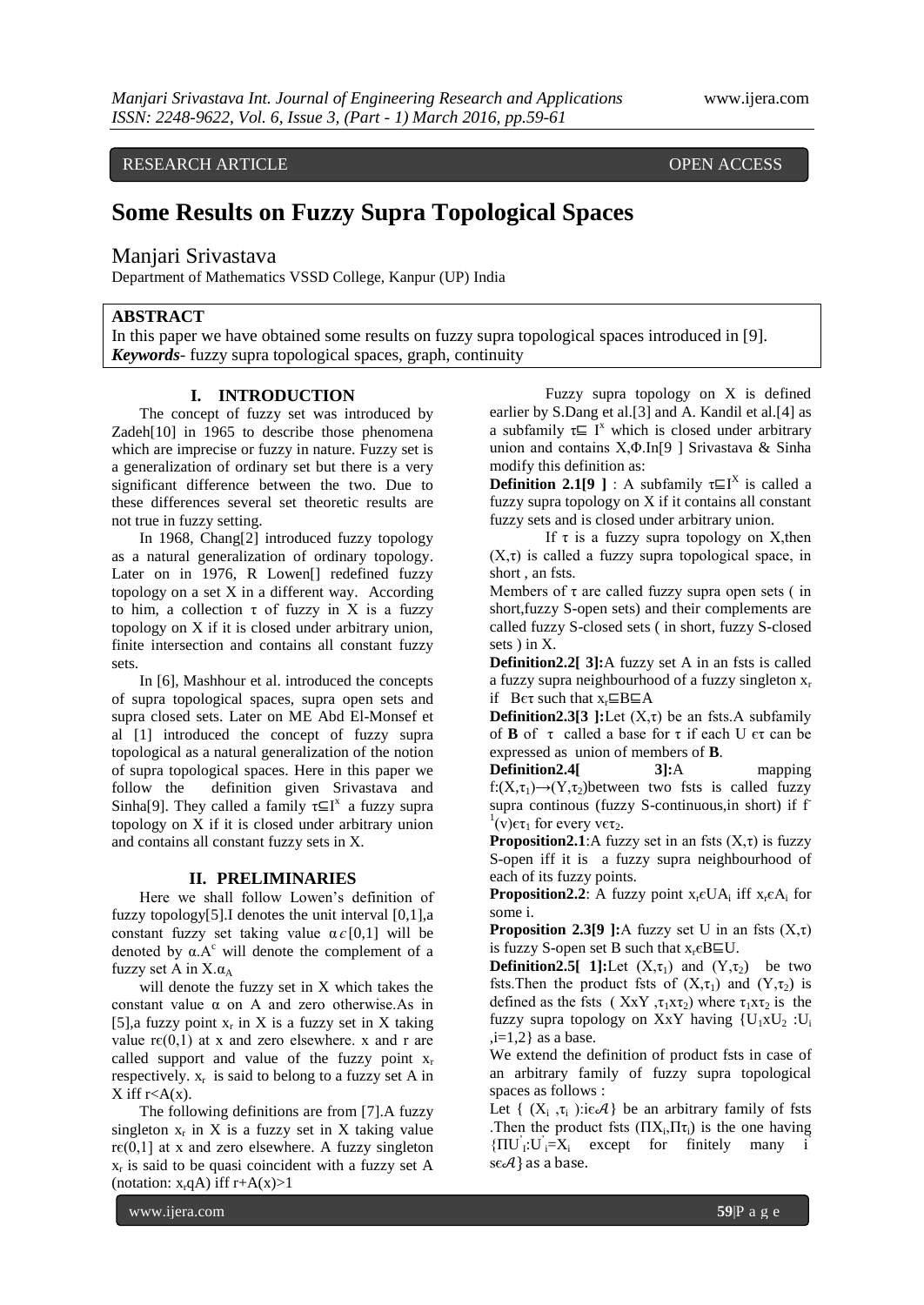# **III. FUZZY SUPRA TOPOLOGY AND RELATED CONCEPTS:**

**Definition3.1**:Let  $(X, \tau_1)$  and  $(X, \tau_2)$  be two fsts. Then a function f :  $(X, \tau_1) \rightarrow (X, \tau_2)$  is said to have a fuzzy S-closed graph if the graph  $G(f)$  =  $\{(x, f(x)) : x \in X\}$  is fuzzy S – closed in XxY.

**Proposition3.1**: A subset A of the product fsts  $(XXY, \tau_1XT_2)$  is fuzzy S-closed iff for each fuzzy point  $(x,y)$ <sub>r</sub> $\epsilon$ XxY-A there exist two fuzzy supra open neighbourhood U and V of  $x_r$  and  $y_r$ respectively such that (UxV)∩A=Φ

**Proof**:Let A be fuzzy S-closed in XxY. Then XxY-A is fuzzy S-open. Hence for any fuzzy point  $(x,y)$ <sub>r</sub> in XxY-A,in view of Proposition 2.3,∃  $a$  basic fuzzy S-open set say UxV in XxY such that  $(x,y)$ . $\epsilon UxV \subseteq XxY-A$  implying that  $x.\epsilon U$ .  $y_r ∈ V$  and  $(UxV) ∩ A = φ$ .

Conversely, let for each fuzzy point  $(x,y)$ <sub>r</sub> $\epsilon$ XxY-A,∃ fuzzy S – open neighbourhood U of  $x_r$  and V of yrsuch that UxV∩A=φ. This implies that for every fuzzy point  $(x,y)_r \in X \times Y$ -A, there exists a basic fuzzy S –open set UxV such that  $(x,y)_r \in UxV \subseteq XxY-A$  and hence  $XxY-A$  is fuzzy Sopen i.e.A is fuzzy S-closed.

**Definition3.2[3]:**Let  $(X,\tau)$  be an fsts and  $\alpha \in [0,1)$ . A collection  $\mathcal{U} \subseteq I$ x is said to be an α-shading of X if for each xєX,∃ a Gєu such that G(x)>α. A subcollection of u is called a fuzzy  $\alpha$ -subshading if it itself forms a fuzzy α-shading of X.

An  $\alpha$ -shading  $\mathcal U$  of X is called a fuzzy supra open α-shading of X if each member of u is fuzzy supra open.

**Definition3.3[3]:** An fsts  $(X,\tau)$  is said to be  $\alpha$ supracompact if every fuzzy supra open α-shading of X has a finite  $\alpha$ -subshading.

**Definition3.4[3]:**Let( $X, \tau$ ) be an fsts and Y $\subseteq$ X. Then  $\tau_{Y} = \{Y \cap A : A \in \tau\}$  is called the fuzzy supra subspace topology on Y and  $(Y, \tau_Y)$  is called a fuzzy supra subspace of  $(X,\tau)$ .

**Definition3.5[ 9]:**An fsts  $(X,\tau)$  is called Haudorff if for each pair of distinct fuzzy points  $x_r$  and  $y_s$  in X there exists  $U, V \in \tau$  such that  $x_r \in U$ ,  $y_s \in V$  and U∩V=φ.

**Lemma3.1**:Let  $(X,\tau)$  and  $(Y,\tau^*)$  be two fuzzy supra topological spaces.Then a function f :  $(X,\tau) \rightarrow$  $(Y, \tau^*)$  has an fuzzy S-closed graph iff for each pair of fuzzy points  $x_r \in X$ ,  $y_r \in Y$  such that  $y \neq f(x)$  there exist two fuzzy supra open sets U and V containing  $x_r$  and  $y_r$  respectively such that f(U)∩V= $\varphi$ .

**Proof**:First let us suppose that f has an S-closed graph i. e.G(f)={ $(x,f(x))$ : $x \in X$ } is S-closed in XxY.Then for each  $x_r \in X$  and  $y_r \in Y$  such that y≠  $f(x)$  ∃ two fuzzy supra open sets U and V containing  $x_r$  and  $y_r$  respectively such that  $(UxV)∩G(f)=φ.$ 

So  $UxV(x,f(x))=0$   $\forall x \in X$ Or inf {  $U(x)$ ,  $V(f(x))$ }=0  $VxeX$ 

We now show that f(U)∩V= $\varphi$  i.e. for y $\epsilon$ Y  $(f(U)\cap V)(y) = inf \{ f(U)(y), V(y) \}$  $=$ inf { sup<sub>xef</sub><sup>-1</sup><sub>(y)</sub>U(x),V(y)}

 $=0$ ……..(2)

This can be seen in the following lines :

(a) If  $y=f(x)$  for some x, then from (1),

Inf  ${U(x), V(f(x))}=0$ 

Which implies that either  $U(x)$  or  $V(f(x))=0$ . Now if  $V(f(x))=0$  then obviously inf {sup<sub>xef</sub>  $1_{(y)}U(x),V(f(x))$ }=0 and∃if for any x $\epsilon X, V(f(x))\neq$ 0 and from  $(1)$ ,  $U(x)=0$ 

This is true for any  $x \in f^{-1}{y}$  (since for any  $x \in f^{-1}{y}$ <sup>1</sup>(y),y=f(x) and V(f(x))≠0 so in view of (1) U(x) must be zero)

Therefore  $\int_{(y)}^{-1}U(x)=0$ 

and hence  $f(U)(f(x)) = \sup_{x \in f^{-1}(y)} U(x) = 0$ 

Thus inf  $\{ \sup_{x \in f^{-1}(y)} U(x), V(f(x)) \} = 0$ 

Therefore  $(f(U) \cap V)(f(x))=0$ 

Further

(b)for any unmapped element y of Y,  $f(U)(y)=0$ (definition of  $f(U)$ ). Therefore inf{ $f(U)(y)$ ,  $V(y)$ }=0 Thus for all  $\forall y \in Y$ ,  $\inf\{f(U)(y), V(y)\}=0$ 

Equivalently  $(f(U) \cap V)(y)=0 \quad \forall y \in Y$ 

Or f(U)∩V = $\varphi$ 

Conversely, let  $(x,y)_r \in X \times Y - G(f)$ . Then  $y \neq f(x)$  and hence ∃

Fuzzy supra open sets U,V in X such that  $x_r \in U$ , yrєV and f(U)∩V=φ.Now consider UxV.We have

 $UxV(x,f(x))= \inf \{ U(x), V(f(x)) \}$  $\leq \inf\{\sup U(x), V(f(x))\}$  $=(f(U)\cap V)(f(x))$  $=0$ 

Thus we have,

 $(x,y)_r \in UxV \sqsubseteq XxY - G(f)$ 

Which shows that XxY-G(f) is fuzzy supra open and hence G(f) is fuzzy supra closed in XxY.

**Lemma3.2**:Let f be a function from an fsts  $(X, \tau_1)$ to another fsts  $(X, \tau_2)$ . Then the following statements are equivalent:

(1) f is S-continous.

(2) for each  $x_r \in X$  and each  $\tau_2$ -fuzzy supra open set V⊑Y containing  $(f(x))_r$  there exists a  $\tau_1$ -fuzzy supra open set U⊑X containing  $x_r$  such that  $f(U) \subseteq V$ .

#### $Proof:(1) \Rightarrow (2)$

Since f is S-continuous, the inverse image of each  $\tau_2$ -fuzzy supra open set is  $\tau_1$ -fuzzy supra open. Thus for any  $x<sub>r</sub> \in X$  and any fuzzy open set V of Y containing  $(f(x))_r$  there exists  $U=f^{-1}(V)\epsilon\tau_1$  such that  $f(U)=f(f<sup>1</sup>(V))\sqsubseteq V.$ 

 $(2) \Rightarrow (1)$ 

Let V be a  $\tau_2$ -fuzzy supra open set. Then we have to show that  $f'(V)$  is  $\tau_1$ -fuzzy supra open. Let  $x_ref$  $\binom{1}{V}$ .

Then  $r < (f<sup>-1</sup>(V))(x)$  $=V(f(x))$ 

So  $(f(x))_r \in V$